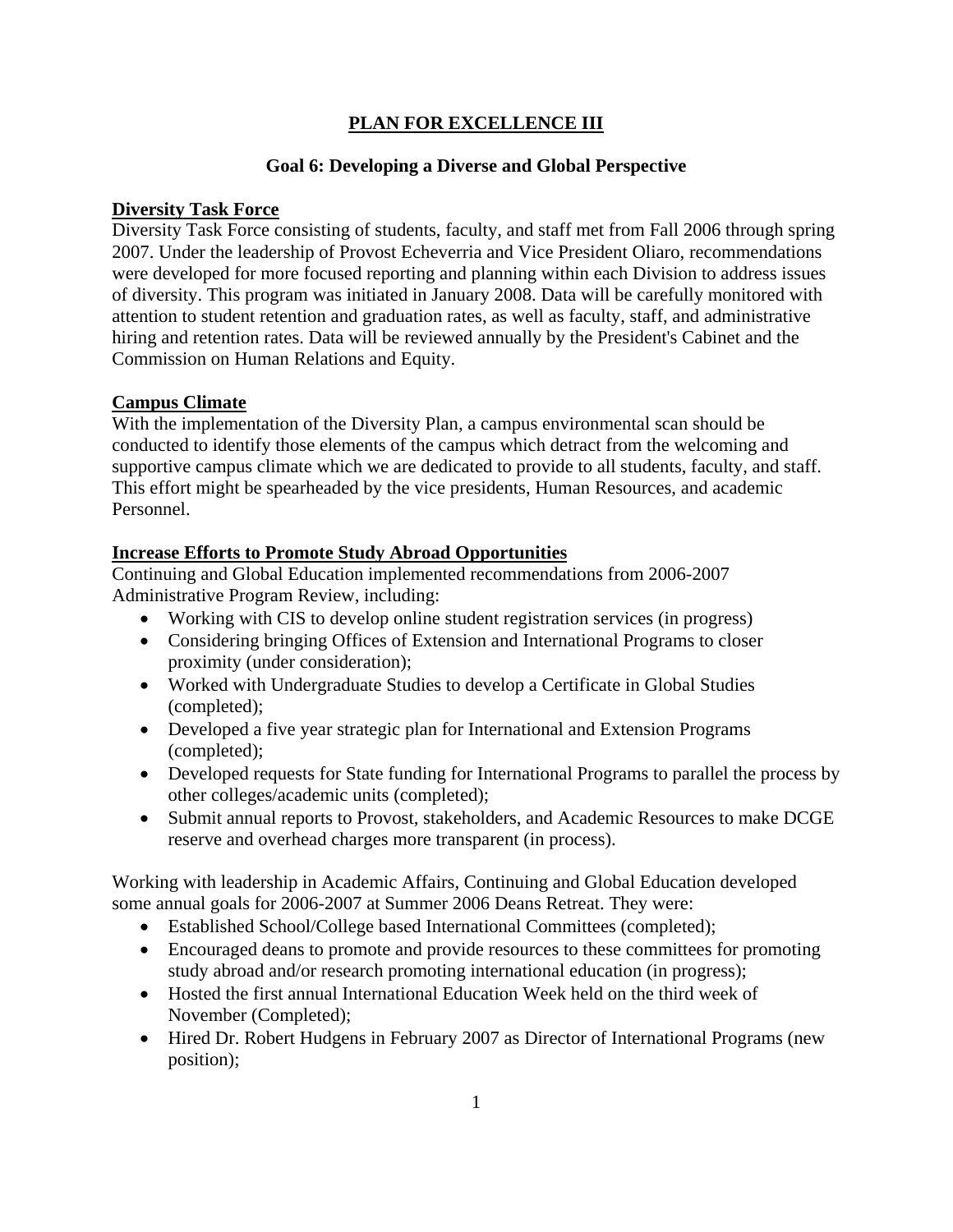• Each school/college will emphasize international flagship activities through targeted sister university partnerships and through programs such as London Semester (in progress).

Additional Efforts to Develop DCGE and International Programs:

- Utilized the results of the study conducted by Dr. Susan Tracz to determine university satisfaction with Extended Education and International Programs.
- Convened an IP Retreat on April 30' 2007, to review and develop an Action Plan for Improving International Education at Fresno State. Since then an International Programs Advisory Council has been formed to implement the Action Plan.
- The IP webpage has been revised for ease of navigation.
- Began tracking numbers of students sent abroad over past 5 years in year long, semester, short-term study or one on one exchanges with sister institutions. The most common trend for study abroad is growth in the semester and short-term faculty led programs. IP Director has developed a database of all programs. Overall numbers for the past four years are.

| Academic | Number of Students |
|----------|--------------------|
| Year     | Going Abroad *     |
| 2003-04  | 189                |
| 2004-05  | 199                |
| 2005-06  | 207                |
| 2006-07  | 250                |

*\* Counts may vary from those reported last year due to sources of the data and timing of the reporting periods.* 

- Created a \$100,000 fund to provide scholarships for student study abroad, making international study possible for about 70 additional students who would not have been able to do so in 2006-2007. In summer 2007, the Division of Continuing and Global Education added support for some of the short term study students as well as those participating in business internships during the summer.
- The fund was expanded to \$150,000 for 2007-2008.
- Set target of sending 300 students by or on our Centennial year...
- Revitalized South Pacific Semester to be launched in spring 2009.
- Created "Conversation Partners" for international students with our students through the American English Institute.
- Dr. Hudgens joined the AEI Advisory Board and Dr Gonzalez has been invited to join the ISSP Advisory Board, improving coordination of efforts from Academic Affairs and Student Affairs.
- CSB offers summer internships abroad paying a subsidence allowance.
- Had some returning students speak to civic groups to generate scholarship money for other students.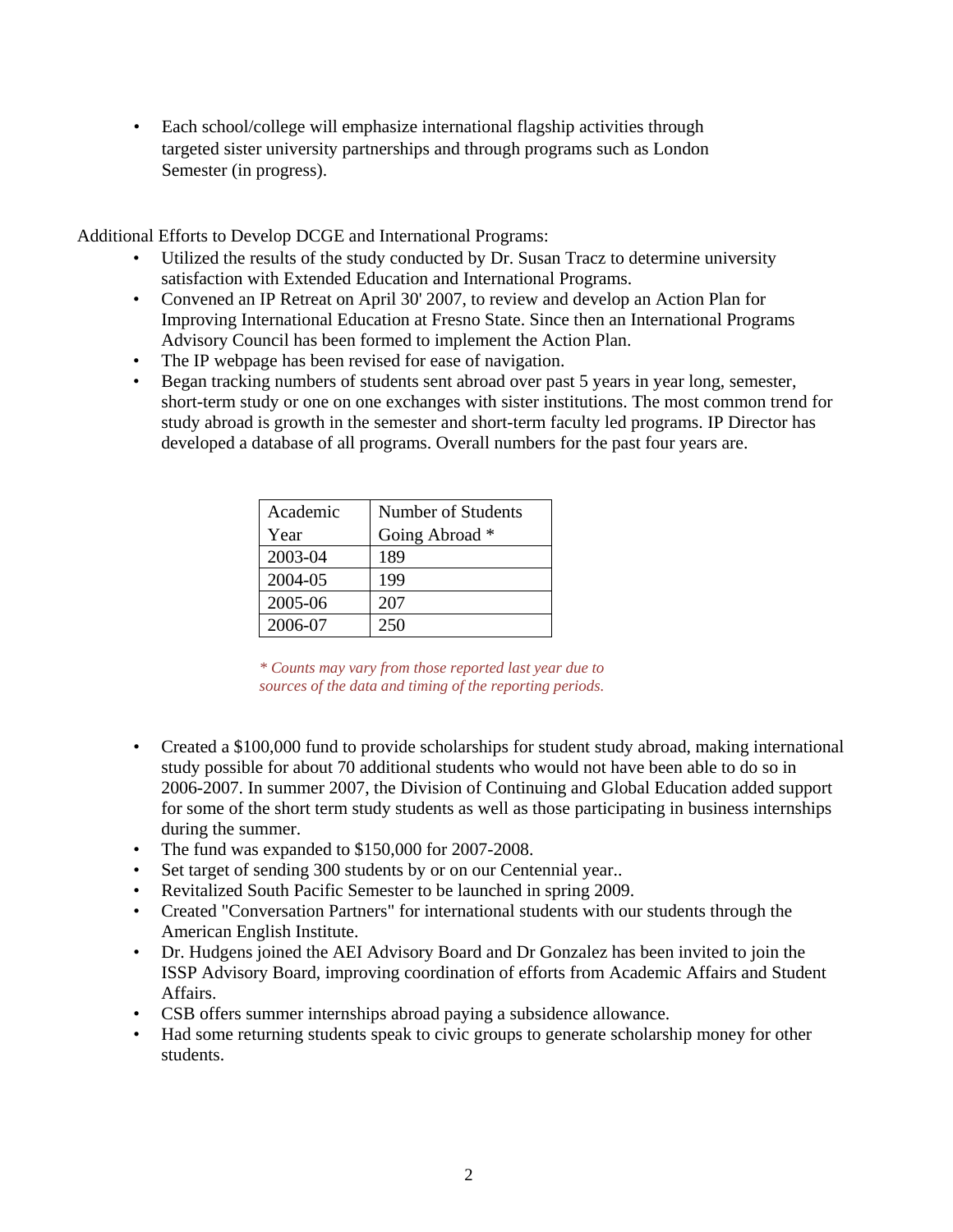### Efforts to Expand International Student Enrollment

International Student Enrollment in recent terms:

Fall 07 International Student applications are running 22% ahead of applications for Fall 06 at comparable time. All of the increase is at the graduate level. Spring 07 International Student Enrollment 592(net gain of 18) Spring 06 International Student Enrollment 574

*Strategies designed to increase international student applicationsfor Fall 07:*

- 1. International Admissions utilized Hobson's EMT, flash email software, to send out emails to prospects and directed them to the ISSP website.
- 2. ISSP Director conducted embassy visits in January to strengthen relationships with sponsoring countries.
- 3. International Admissions actively encouraged international applicants for the spring semester to apply for the Graduate Augmentation (Provost Scholarships). Nearly half of those awards went to international students.
- 4. During the embassy visit program, the Director also participated in a conference on the Bologna 3 Year Degree Program. We are considering a pilot program.
- 5. The recently formed International Advisory Board has provided some excellent insights on utilizing faculty for recruitment as they travel abroad to participate in conferences.
- 6. Preliminary planning for an International Regional Recruiter plan to identify a Fresno state representative in key foreign "feeder" countries - began. It is anticipated that identification of such recruiters will take place during the summer months.

### *Reaching Out*

 $\mathbf{r}$ 

ISSP staff participated with Outreach in Fall Transfer Day visits to several community colleges (DeAnza, Foothill, San Joaquin Delta, Modesto, Merced). Two visits were made to Washington, D.C. to targeted embassies and organizations that sponsor students, one in early November and one in January. Discussions with staff at the Saudi Arabian and Turkish embassies and with staff at AmidEast were particularly useful in highlighting challenges and opportunities.

ISSP staff participated in conferences on 3-year-degree programs, on recruitment, and on working effectively with students from India leading to improved retention. Recruiting funds were helpful in making possible the two embassy visits and conference attendance.

Closer to home, the Mexican Consul in Fresno met with the director to brainstorm about the realities of recruiting in Mexico.

### *Leveraging Our Faculty*

The director has met twice with a new Fresno State faculty from China who will be visiting several key universities there this summer and will help recruit. The director met with one Fresno faculty from the Kremen School of Education and Human Development before the group left for a March visit to China to brief her on the kinds of collaborations that would be sustainable. The education professor took recruiting material to give to appropriate Chinese colleagues.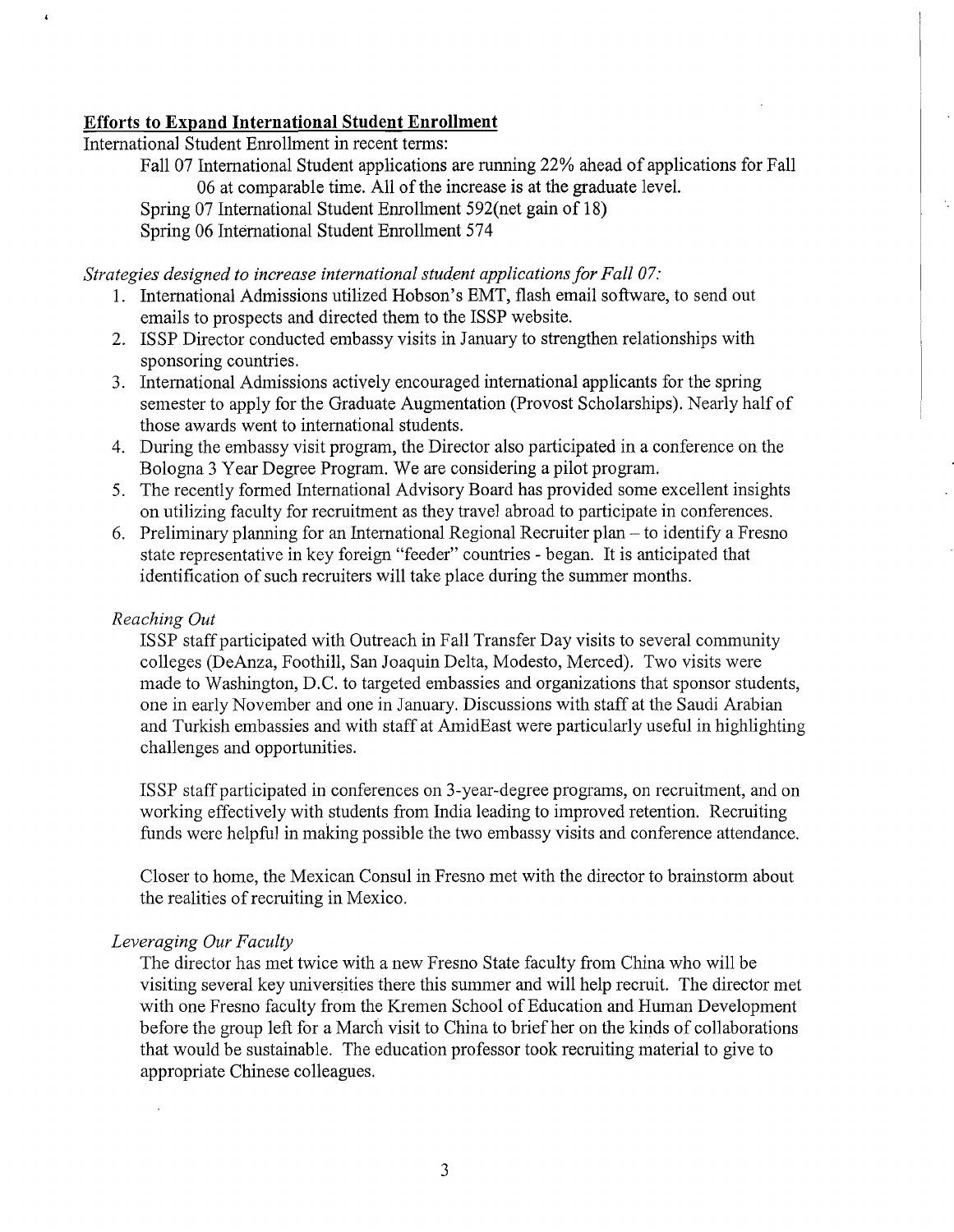### *More Campus Collaboration*

Nearly half ofthe graduate augmentation scholarships awarded in Spring 2007 went to new international students thanks to the quality of those applicants and promotion efforts from ISSP. Collaboration has begun between ISSP and the newly-hired International Programs Director with discussion on exchanges and special short-term programs. Serious discussions with recruitment fair professionals and the ISSP Advisory Committee are informing plans about which fairs and locations will likely yield substantial results.

### *Future Plans*

Leveraging international alums to help recruit is targeted for summer 08, slightly delayed from earlier planning due to ISSP staff vacancies and the very recent formation of the useful ISSP Advisory Committee. An ISSP staff person has been invited to offer a halfday pre-conference workshop at the national NAFSA in May on advising students from Japan and leading to better retention.

### **Engaging More Faculty in International Experiences**

Seven of the eight schools/colleges have active International Committees or task forces.

Several Colleges hired entry level faculty interested in international programs

Most deans have allocated funding sources for faculty to participate in international conferences in particular when faculty are presenters or have key roles. IP has been supportive for some faculty who provide evidence of departmental and school/college support as well.

An award event to recognize faculty participation in educational study tours, joint research, and advising through award ceremonies, newspaper articles, International Service Awards, and RTP processes has been established.

Through the efforts of the DC&GE's fall/spring Global Connections newsletter, faculty are showcased when awards are received such as Fulbrights, CSU Resident directorships, or USAC teaching roles.

Launched a study of how many faculty go overseas annually on university business (to teach abroad, study abroad, work abroad, consult, partner, etc.) to establish a baseline for marking progress and to begin consider methods to expand these numbers. For 2006-07, we estimate a baseline of 114 faculty. Each International School based committee chair is to report back to the IP director on this effort at the close of this academic year.

Requested that the Provost consider adding International Award to Provost's Awards Series (e.g. Excellence in Teaching, Service etc.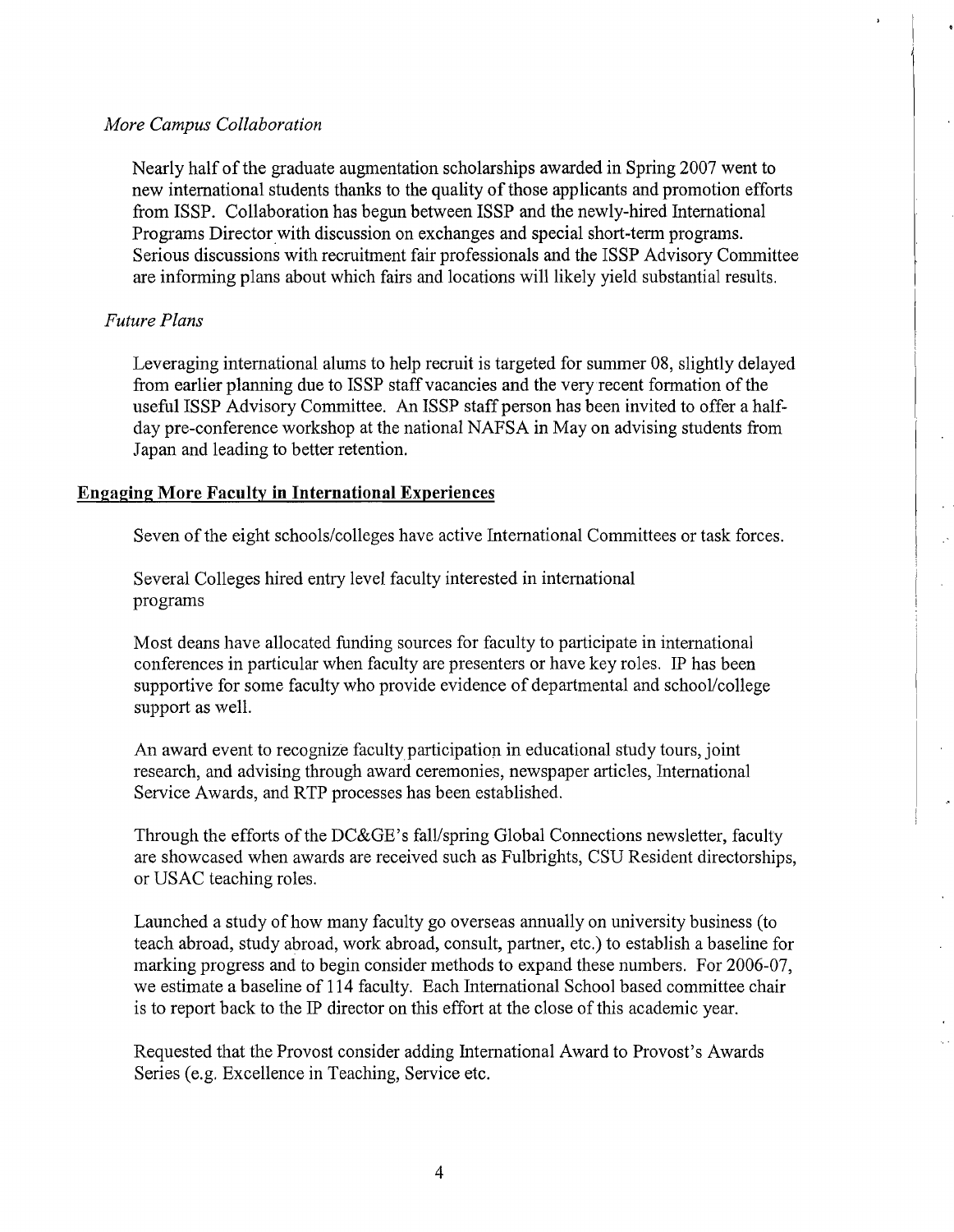Re-initiated the Phi Beta Kappa International Honor Society in spring 2007 in an effort to recognize students and faculty who not only embrace international efforts but also provide leadership through their research, teaching and studies.

Congratulatory letters were issued to those faculty leading study tours or participating in special events such as International Education week activities, special training seminars, grant writing etc.

Suggested that the Provost's Calendar adopt an international theme in near future.

Worked with University Communications on the publication of the spring Fresno State Magazine featuring the theme "Citizens of the World."

Identified all foreign born faculty as well as those with overseas experiences. The chart below represents the Foreign born faculty in the following Schools/Colleges.

| College         | Number |
|-----------------|--------|
| Agriculture     |        |
| Arts/Humanities | ◠      |
| Science/Math    | $2^r$  |
| Education       |        |

With the Dean of Undergraduate Education, developed a listing of all course offerings with international emphases (to be used with the Global Studies Certificate), Shared with the Deans and the General Education Committee.

Initiated consideration of Roadmaps for each major such that students will be able to see how they can incorporate an international study experience into their field of study and accomplish it in a timely manner

### **Celebrating Regional Arts and Culture through Innovative Centers and Institutes**

The Central Valley Cultural Heritage Institute hired a director this year to focus on establishing the institute as a significant presence in the Fresno community. So far this year the Cultural Heritage Institute has partnered with the Iranian Art and Culture Club of Fresno in bringing Iranian literature, dance and culture to Fresno State. The Institute has also engaged in "cultural site visits" to twelve local area organizations in an effort to gain an understanding of the organizations, develop relationships, and seek out ways of partnering or collaborating on issues or projects of mutual interest. The institute will continue to visit cultural sites on a monthly basis as it works. The institute is also currently involved in a grant writing process to identify additional funds to develop more collaborative efforts between the campus and Fresno area communities on this issue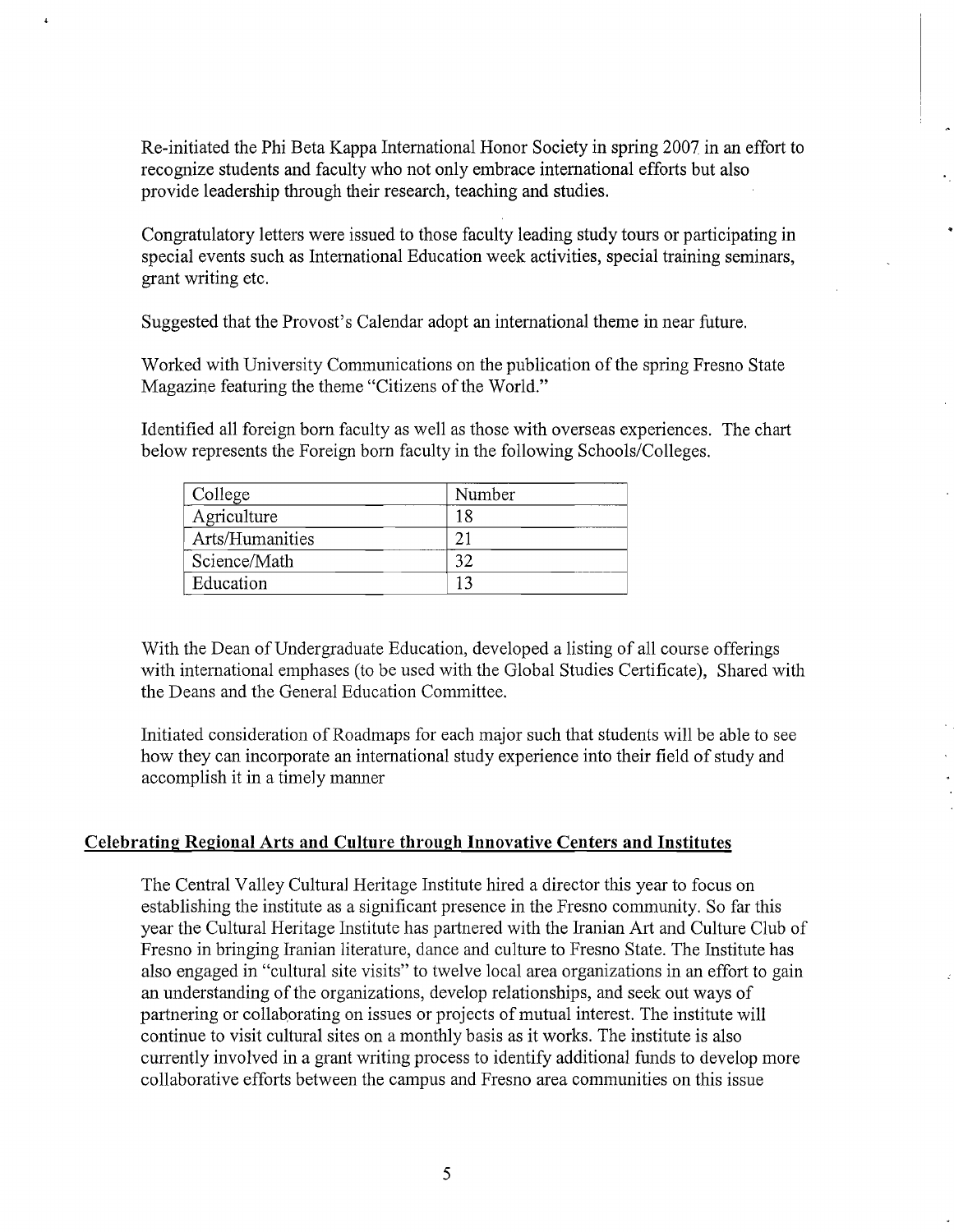# **Develop Strategies and Offer Learning Experiences to Assist Students to Become Culturally Competent**

I

, ,

> I I I

The Cultural Heritage Institute coordinates "Welcoming Diversity: A Prejudice Reduction Workshop" conducted by the campus National Coalition Building Institute (NCBI) Team. NCBI is a project of the President's Commission on Human Relations and Equity. Over the past year, the team has conducted full-day or "mini" workshops for approximately 300 students.

NCBI will offer the workshop for the members of the President's Cabinet, Deans, and several managers across campus in May 2008.

1. Each of the efforts and projects listed above will be continued and efforts to expand them will be made.

2. Several of the ideas listed in Appendix 1 are being considered by IP and ISSP.

The monthly Cineculture Series continues to have significant impact on campus, contribute to awareness of diverse cultural and ethnic groups, and attract numerous on and off campus visitors.

# **Give Students an Opportunity to Apply their Cultural Competence to Regional Issues**

I  $\vdots$ 

> $\ddot{\ddot{\ }}$ I

NCBI workshops are offered regularly as are the hundreds of courses featuring diverse cultures and ethnic groups. The University Lecture Series regularly includes speakers from diverse backgrounds, such as post YousefKomunyakaa last month. Global Studies Certificate is also available for students now.

**Plans for 2008-2009**

I

I

, ,

i

I

I

•

• •

•

6

, .

•

· ,

·.

•

|<br>|<br>|

 $\begin{array}{c}\n\hline\n\end{array}$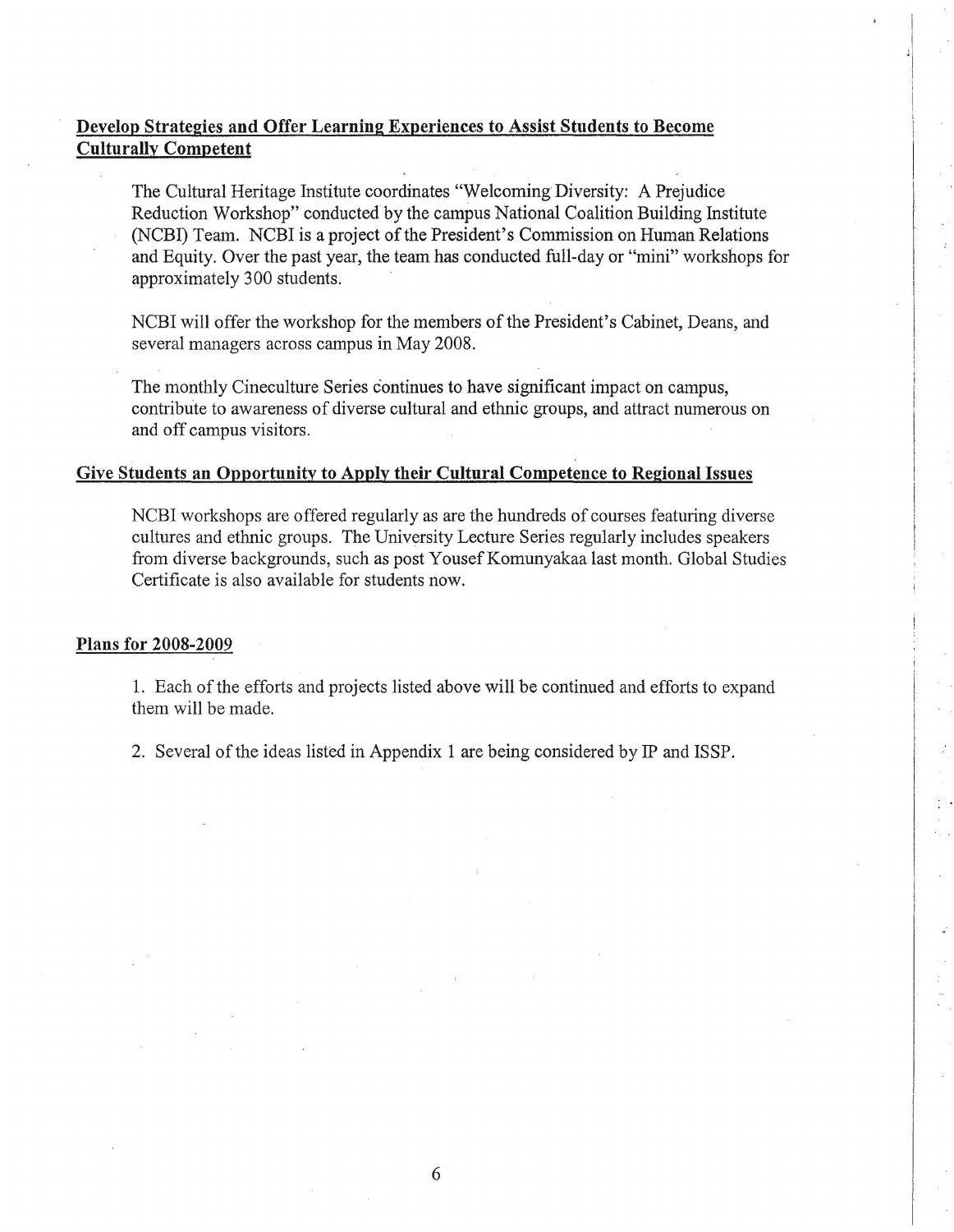## **Appendix 1: Additional Ideas for Expansion of Programs**

- Create study abroad planning "task forces" for China, India, Middle East, Armenia, etc. consisting of CSU, Fresno faculty from those countries
- Prioritize international regions and develop long-term partnerships with selective institutions therein according to regional importance (ensure that the partnerships are mutually beneficial not exploitive) - selection factors include faculty interest, CSU, Fresno's historical involvement, alumni base, etc.
- Provide a stipend or release time for the chairs of School/College International Committees in order to create dedicated time to promoting international projects, conferences, seminars that will involve students, faculty, staff and administrators as well as stakeholders in the region.
- When planning faculty, administrator and staff retreats include a strand on strategies for capitalizing on the utilization of international students and visiting scholars to enrich the curriculum, providing global perspectives etc.
- Provide sustainable travel scholarship funding
- Organize an International Career Fair with employers interested in hiring students with international experience
- In marketing study abroad programs clearly articulated the expected outcomes and benefits for students who participate, adding value to their education degree. (What will they be able to know and do as a result of a study abroad experience).
- Strategically place computer kiosks in the Student Union and Satellite Student Union, Student Rec Center and in the Continuing and Global Education area with updated electronic information on study abroad opportunities thus providing access.
- Organize "country of origin" tours so that first and second generation Americans can appreciate their original homelands
- Develop "CSU, Fresno alumni clubs" in priority countries for assistance in arranging logistics, home stays, and discounts on buses, tourist trips, etc.
- Organize an annual photography contest and award prizes for outstanding pictures taken abroad by our students - publicize the photos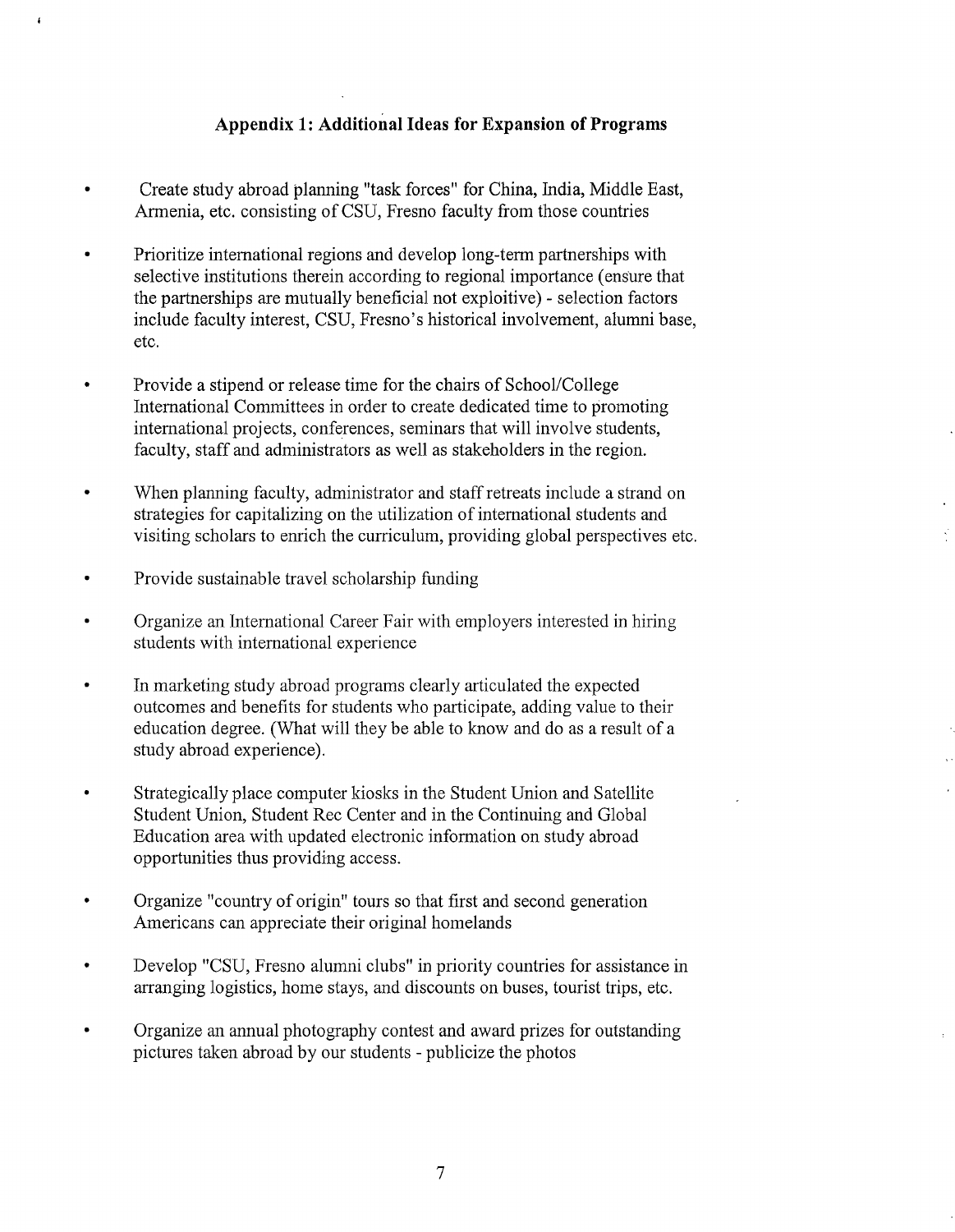- Create a "Study Abroad Club" finance some of its more public activities and involvement (e.g. Phi Beta Delta)
- Put a check mark on the transcripts to highlight international study abroad experience
- Create "Sister City'! relationships that involve exchange tours for students, trade missions, local government representatives, etc.
- Encourage the Development Office to solicit donations and endowments for "international travel scholarships"
- Give the International Programs Office centralized visibility and neutrality (don't house in a college)
- Encourage each department to offer a capstone "international course" in their discipline/major.
- Design on-line distance education courses that would have international appeal (charge fees to support international student participation)
- Organize an "international potluck dinner" for students encourage domestic student participation through ads in the Collegian
- Offer secondary international majors and minors in a range of disciplines (include capstone course. language courses, and study abroad as requirements)
- Get student feedback via surveys to determine the "best" (most interesting and effective) internationally oriented class - publicize the findings
- Offer a CSU, Fresno Summer short-term courses and tours designed specifically for international students across the U.S. (lots of international students in the mid-west are eager to see California)
- Involve international students in "pre-trip orientations" to their homeland prior to study ahroad trips to be taken by CSU, Fresno students.
- Major advisors at both graduate and undergraduate levels assist in creating an "international path" in discipline areas.
- Encourage CSUF international alumni clubs to contribute to scholarship funds for students from that country-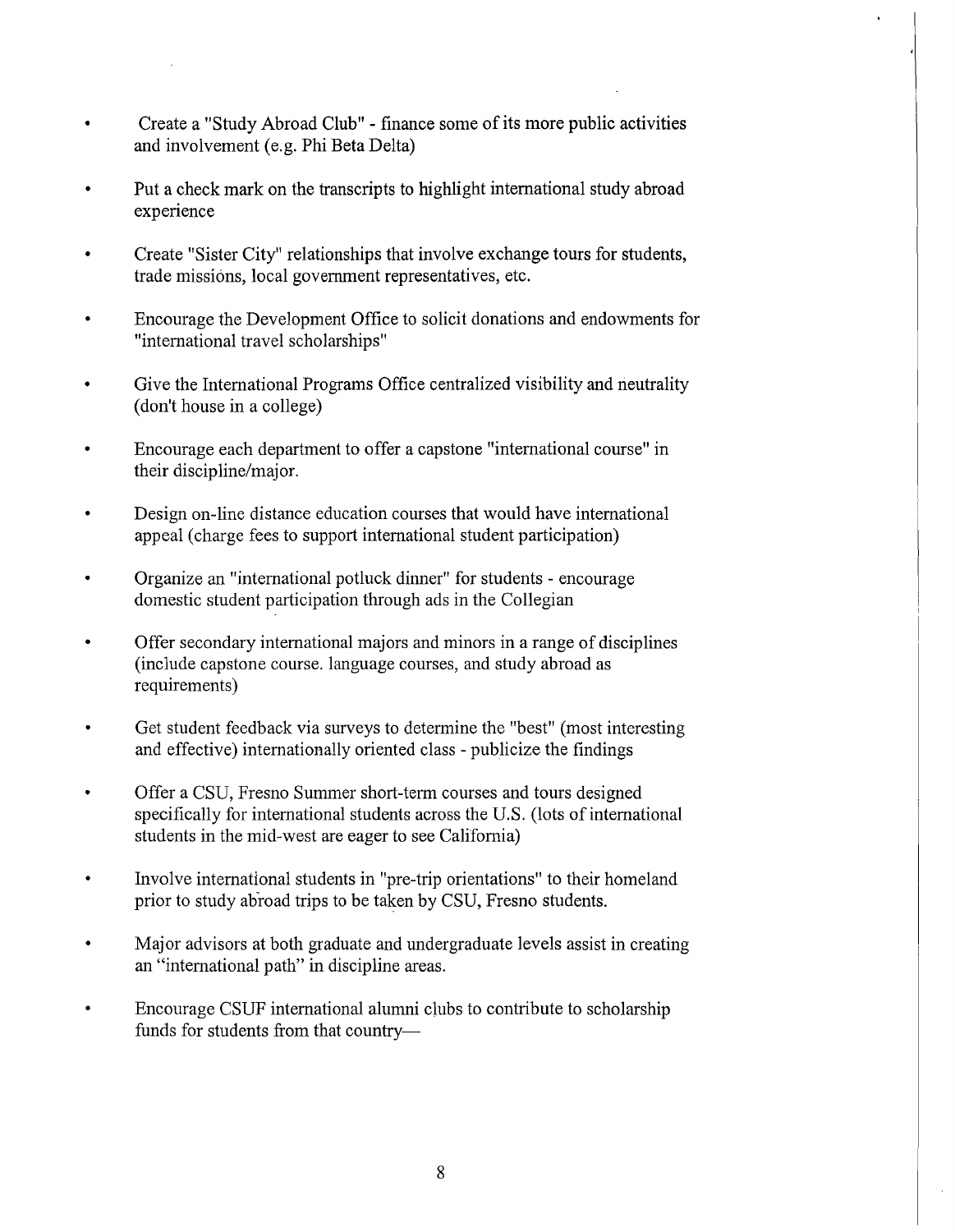• Develop an annual "international alumni" newsletter updating alums on campus developments - send electronically to alums with hard copies to all partnering institutions abroad

 $\overline{1}$ 

- Farm out international students to private homes so they can experience a truly American Thanksgiving dinner
- Offer discounted tickets to international students for athletic and university events to get them involved in our community
- Set up a "welcome station" booth for international students at the Fresno airport manned by domestic students to help new students find their way
- Offer "Outstanding International Alumni" awards based on merit for exbulldogs who did something significant after graduation (i.e. became a university president, CEO, did something positive that received widespread media attention, etc.) - get their picture in the Fresno Bee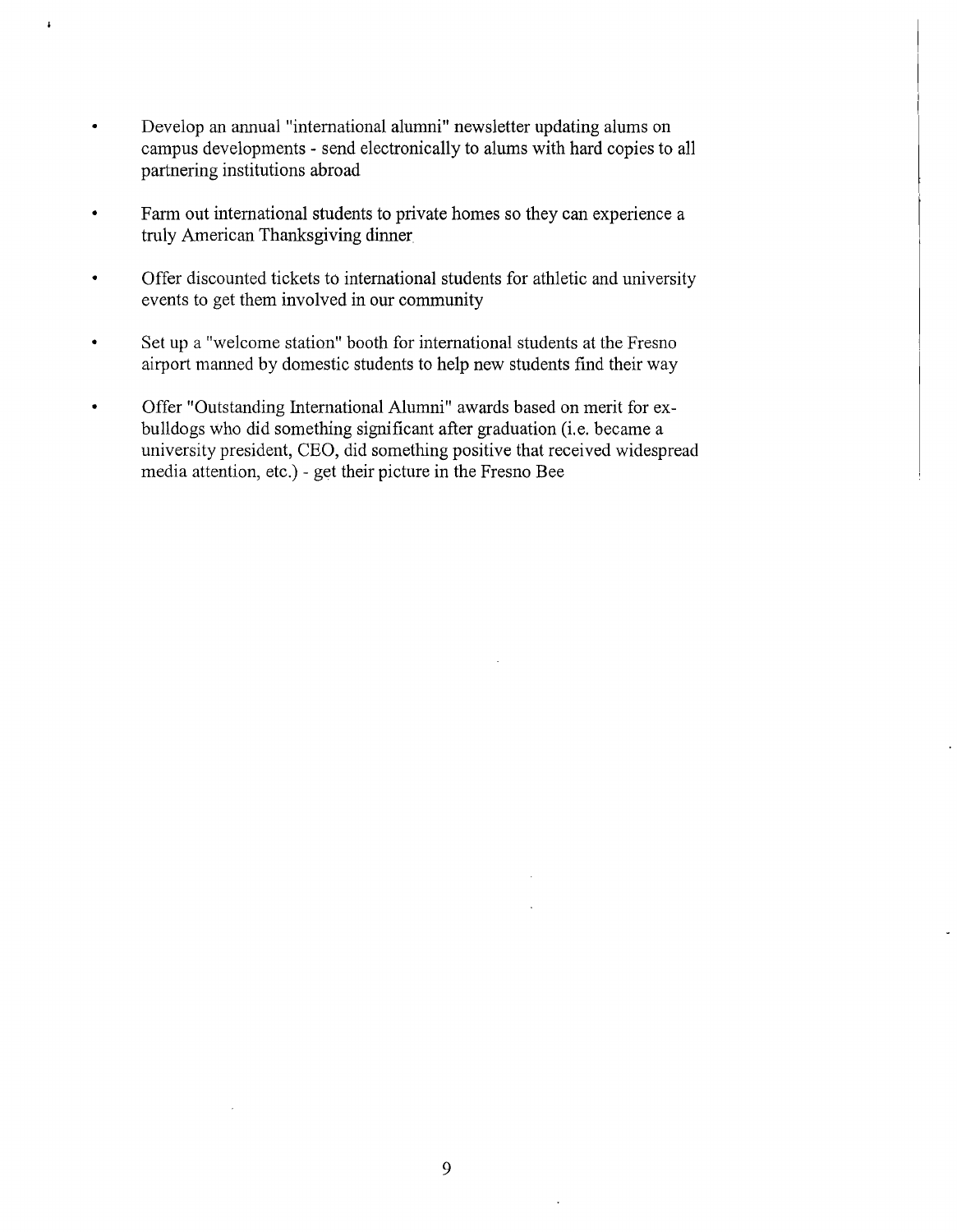## **Appendix 2: International Student Enrollment at CSU, Fresno: History, Plans**

March,2008

..

The number of international students studying in the U.S. has increased gradually over the past four years. *Open Doors* reports the total number of international students in 2006-7 has increased to match the 2001-2 number. At CSUF, we want to regain the 800 international students of several years ago and grow further. We seem to be "stuck in the 500s". Why? What are we doing about it?

## **I. Historical Analysis and Educational Trends by Country**

| 1. Historic Top Feeder Countries (last 10 years): |                                                              | Current Top Feeder Countries:                                                                 |
|---------------------------------------------------|--------------------------------------------------------------|-----------------------------------------------------------------------------------------------|
| India/Japan<br>Japan)                             | (often tied for $1st$ place)                                 | India (now strongly ahead of                                                                  |
| Kuwait/Malaysia<br>Taiwan/Indonesia               | (often tied for $3rd$ place)<br>(often tied for $5th$ place) | Japan (dropping annually)<br>Malaysia (retains $3rd$ place).<br>Saudi Arabia (the new player) |

### 2. Specific Country Issues:

**Japan** has experienced a radical drop in birthrate. Our long-term relationship with Mr. Dirk Binder, who works closely with Berta Gonzalez, is still strong. Dr. Katsuyo Howard, during her 2008-9 teaching assignment in Tokyo for CSU-IP, will contact Japanese alums to encourage new applications. Realistically, a continued decline is likely.

**Kuwait,** which sponsored undergrads a few years ago, is no longer sending students. The sponsored students still here are the last cohort now finishing their degrees. Several years ago the Embassy of Kuwait notified CSUF and Long Beach that they would no longer sponsor students to study at either campus as a result of concerns about Engineering Department academic quality, and cheating. CSUF invited embassy staff to visit campus. Meetings were held with the Provost and with the Dean of Engineering. Although we do not expect more sponsored students now, we will include Kuwait in our outreach with an eye to self-funded students.

**Saudi Arabia** has a new sponsorship program that seems promising, though students typically face English and GRE exam hurdles. Admission or conditional admission to CSUF is required for sponsorship. Collaborating with AEI, we can offer conditional admission to undergrads who do not yet meet our English requirements. CSUF cannot conditionally admit grad students without a GRE score at present. Requiring GRE scores for graduate admission should be reviewed.

## **II. Recruitment Challenges and Plans**

### 1. Challenge: New Competition

Recent years have seen **heavy and effective recruiting for Asian students from Australia and England.** Costs are often lower, and visas are granted more easily than in the US. Australia has specifically targeted Malaysia, Taiwan, and Thailand. Unlike CSUF,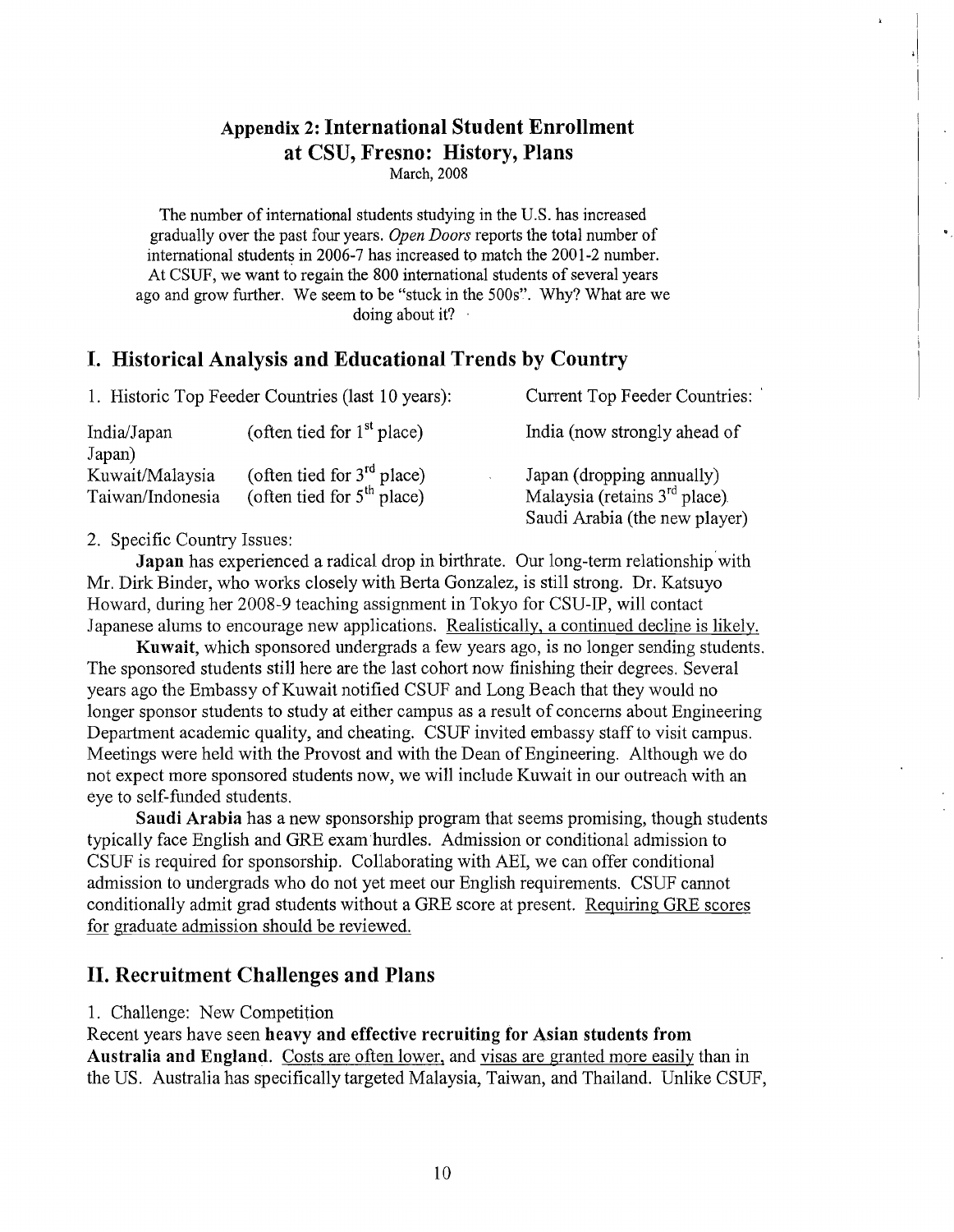both Australia and England accept for graduate study students with 3-year bachelor's degrees.

Some countries have now developed **good education systems of their own** and educate at horne students who used to go abroad. (China, Malaysia, Singapore)

### 2. Challenge: Cost of Study

 $\ddot{\phantom{a}}$ 

Students often need **financial support.** Fee increases in recent years have put CSUF out of reach for many students. Substantial CSUF scholarships are essential to attract students.

3. Challenge: Admission Requirements and Procedures at CSUF

Some ofthe best-prepared graduate applicants earn **3-year bachelor's degrees** which we do not recognize. We cannot expect to attract European students due to our own restriction.

**Transcripts from the year in progress** (7<sup>th</sup> semester grades) are required of grad applicants. These foreign transcripts are typically sent in May, forcing fall admission decisions to be very late. Students typically apply to many schools and choose the institution that admits them first.

Politics and logistics overseas make it extremely difficult for some grad applicants to take the **GRE** (e.g. Iran, Saudi Arabia). Further, the GRE is an added cost that students must pay before learning if they are admissible, yet the score itself is not used by all our programs.

**TOEFL** has been the only **English proficiency** test allowed at CSUF; some students have easier access to the **IELTS** exam. Allowing either exam can increase applications.

### 4. CSUF Plan: New Beck **Scholarships for Denmark and Ecuador**

This scholarship is a good "selling point" in those two countries. We need to **expand aid to more international students.** (Note: Like other European students, Danish students have free education at horne. Further, Danish grad students are not presently admissible here due to our rules not admitting 3-year bachelor's degrees.)

#### 5. CSlJF Plan: Accepting **IELTS** (English proficiency) Scores

Approval has already been **given for undergrads** to submit either proficiency test. Approval is **pending for graduate applicants** to submit either TOEFL or IELTS scores.

6. CSUF Plan: Allowing **3-year Bachelor's Degrees**

On a test basis, some graduate programs **will admit a limited number of 3-year bachelor's** degree students from Europe and monitor their progress. If successful, the test may be expanded to other departments and to more students.

## 7. CSUF Plan: **Admitting with** 6th **Semester Transcripts**

To speed response to applicants, Grad Advisors **will now offer conditional admission** to applicants without requiring transcripts from the study year in progress.